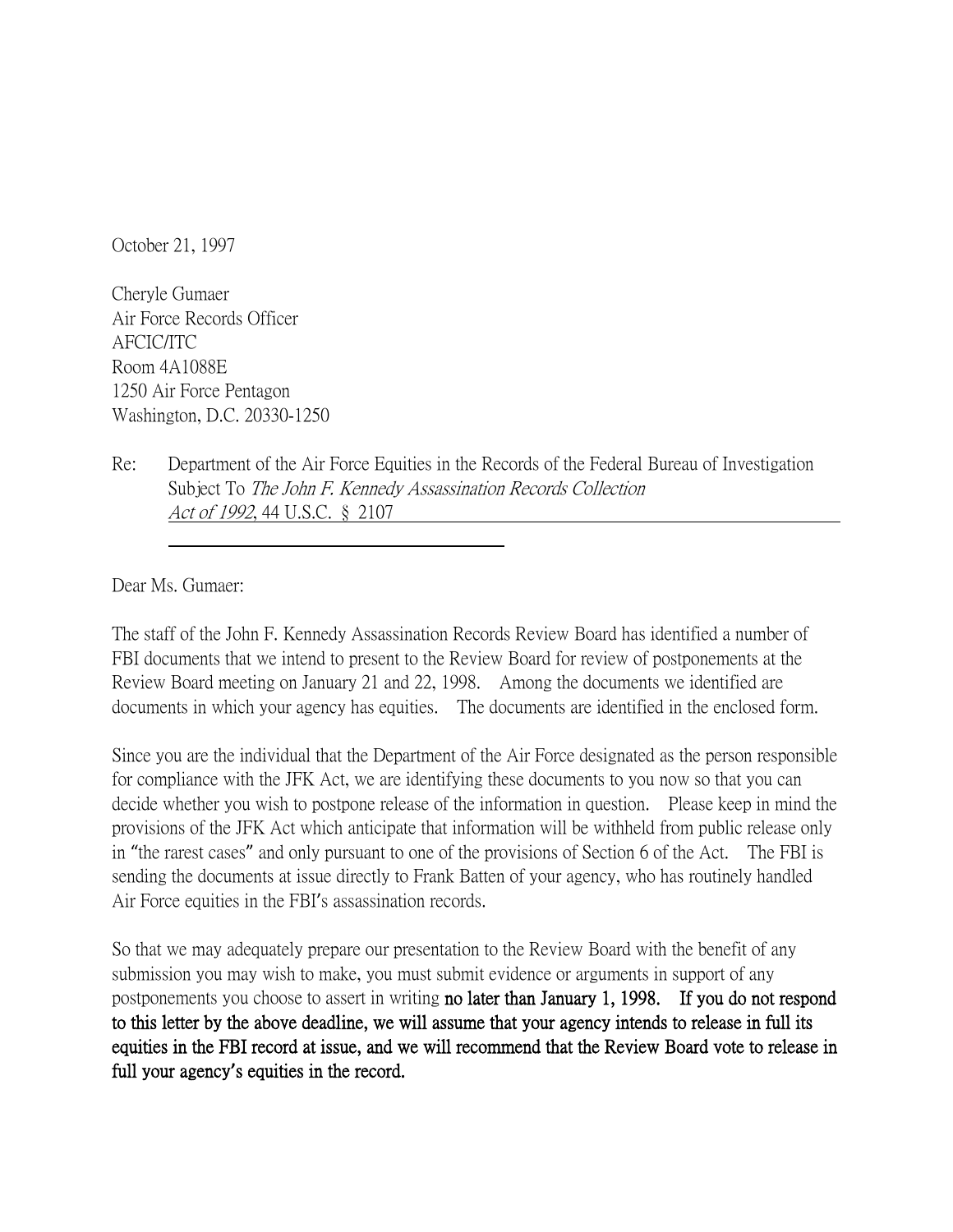Ms. Cheryle Gumaer October 21, 1997 Page 2

In many of the FBI documents with third agency equities, we believe that the third agencies could, consistent with their current guidelines for JFK assassination-related information, consent to full release of the information at issue.

If you have any questions regarding the documents identified on the enclosed forms, please call Carol Keeley or Debbie Beatty of the JFK Task Force at the FBI at (202) 324-0571 or Laura Denk or Kevin Tiernan of the Review Board staff at (202) 724-0088. Thank you, in advance, for your cooperation.

Sincerely,

T. Jeremy Gunn Executive Director

Enclosure

cc: Mr. Frank Batten Department of the Air Force Office of Special Investigations AFOSI IOC/DIR 226 Duncan Avenue, Suite 2100 Bolling Air Force Base Washington, D.C. 20332-0001